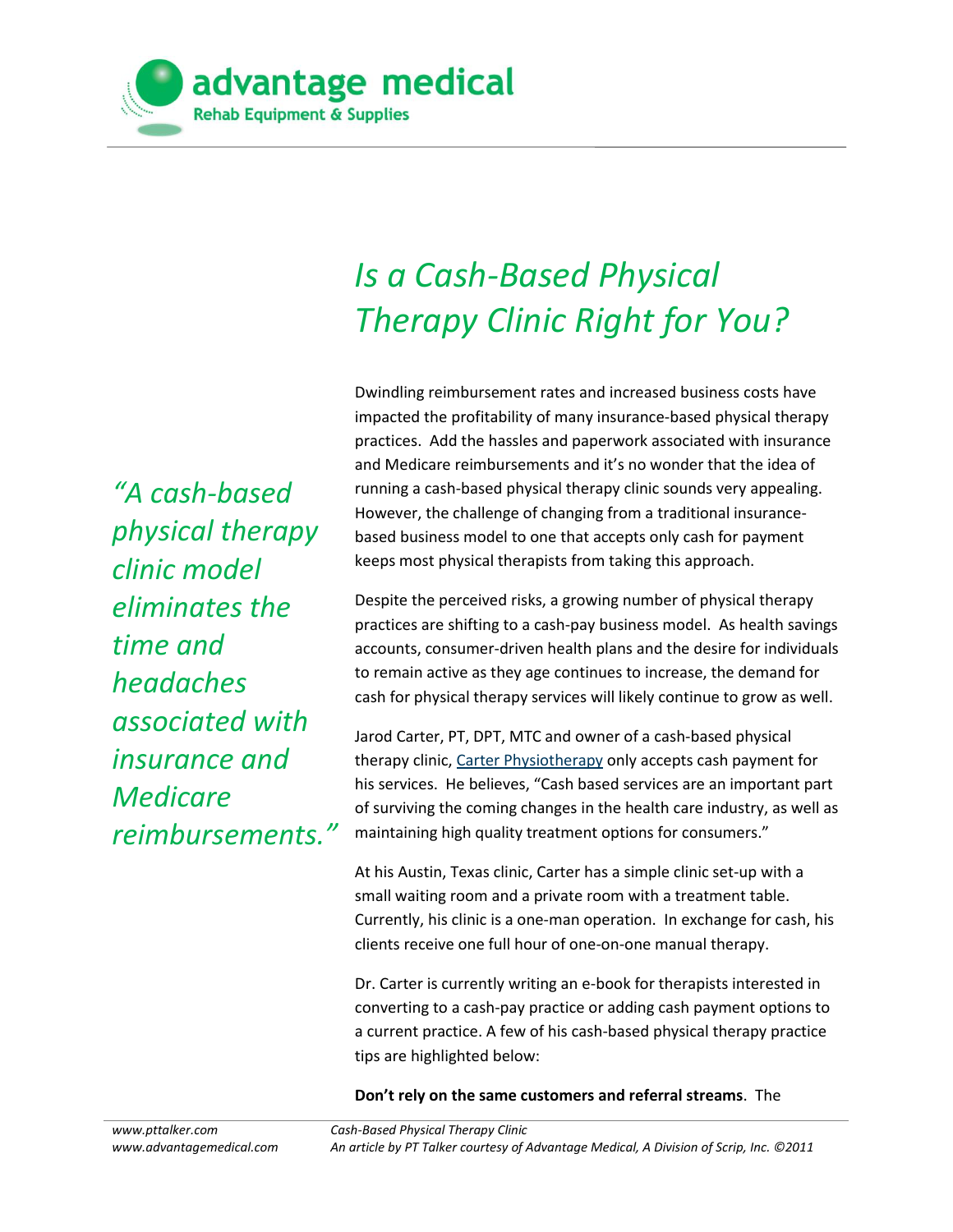

*"Cash pay physical therapy practices need to market more directly to the public."*

customers you've become accustomed to seeing at a traditional insurance based clinic may differ from the customers willing to pay cash for therapy services. Carter recommends targeting customers that place a high value on performing at the highest level possible. Many of these health-conscious individuals are willing to pay more for services that help them achieve their goal.

**Build a niche for your clinic.** The key for a cash-based physical therapy clinic is to focus on offering something different from a traditional physical therapy clinic that accepts insurance. For instance, clients of insurance-based practices may have session with a different physical therapist or physical therapy assistants for each visit. At cash-based Carter Physiotherapy, clients receive one full hour of hands-on manual therapy with Dr. Carter at each visit. Carter believes some clients are willing to pay more for consistent, dedicated care focused on helping them get better faster.

**Supply receipts customers can submit to their insurance company**. Customers with a health savings account or those with health insurance can submit receipts and often receive reimbursement for some or all of their out of pocket expenses. To simplify the reimbursement process for his customers, Carter supplies self-claim receipts to his customers which break his services down into terms most insurance companies understand and require.

**Evaluate your market**. Is your city right for cash-based services? Take a look at other health care practices operating on a cash-pay business model. For instance, do several dentists offer teethwhitening services for a fee? Research the demographics of the area in which you operate as well as any fitness clubs, sports training facilities, running clubs, biking organizations, youth sports and other fitness groups in the area.

*To learn more about adding cash-pay elements to your practice listen to a full podcast with Dr. Jarod Carter at PTTalker.com.*